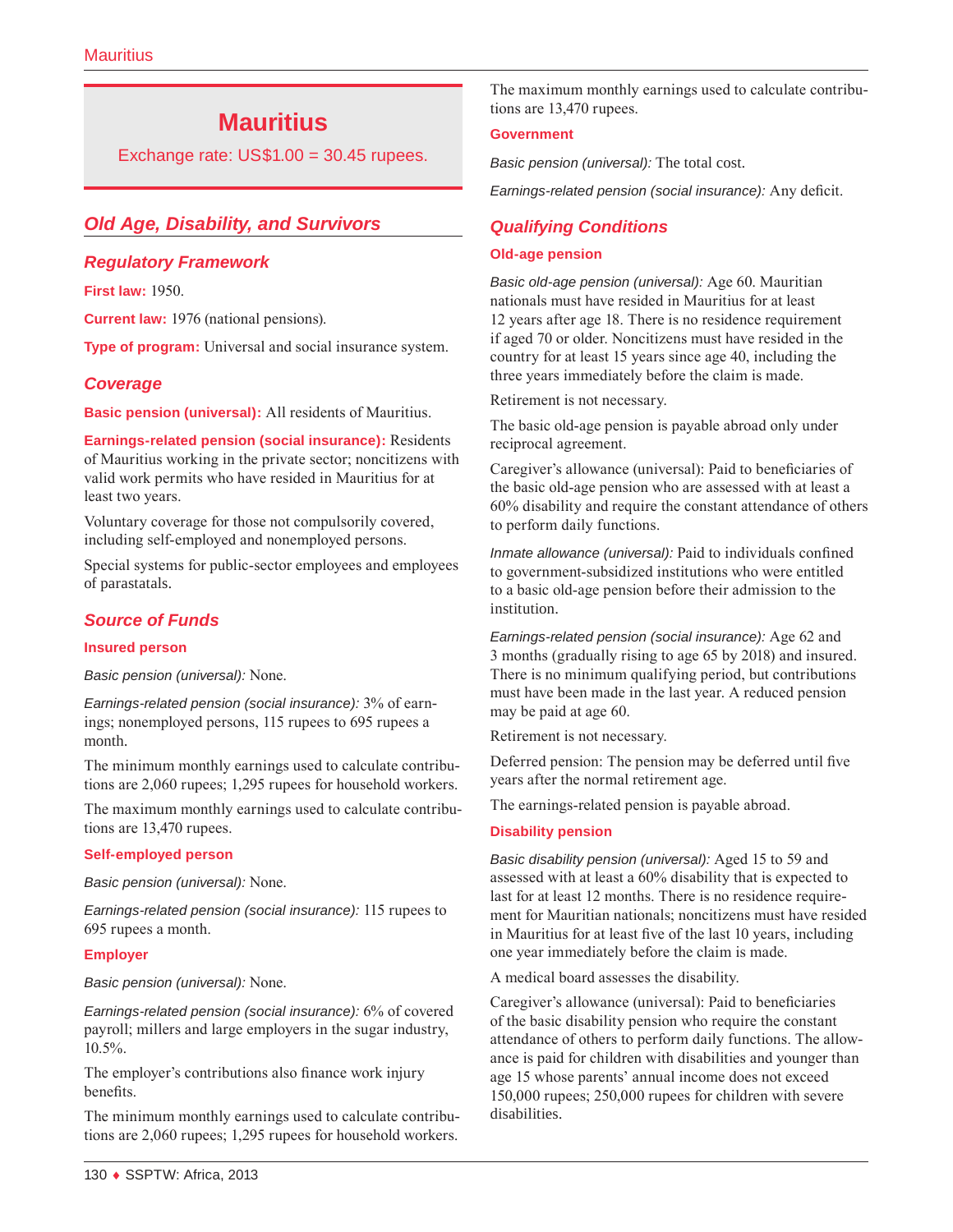Child allowance (universal): Paid for the first three children of a basic disability pensioner. Children must be younger than age 15 (age 20 if a full-time student at secondary level and age 23 at tertiary level).

*Earnings-related disability pension (social insurance):* Must be assessed with at least a 60% disability that is expected to last for at least 12 months.

A medical board assesses the disability.

The earnings-related pension is payable abroad.

### **Survivor pension**

*Basic widow pension (universal):* Paid to widows younger than age 60. If the widow and the deceased were noncitizens, either must have resided in Mauritius for at least five of the last 10 years, including one year immediately before the claim is made.

The pension ceases on remarriage.

Child allowance (universal): Paid to beneficiaries of the basic widow pension for the first three children younger than age 15 (age 20 if a full-time student).

Payment of the allowance continues if the widow remarries.

*Orphan's pension (universal):* Paid to a full orphan younger than age 15 (age 20 if a full-time secondary school student and age 23 if a full-time university student). If the orphan is a noncitizen, the orphan or either of the deceased parents must have resided in Mauritius for at least five of the last 10 years, including one year immediately before the claim is made.

*Guardian allowance (universal):* Paid to the orphan's guardian.

*Earnings-related widow pension (social insurance):* The deceased was insured or was a pensioner at the time of death.

The pension ceases on remarriage. A lump sum of 12 months of the deceased's pension is paid to widows younger than retirement age.

*Earnings-related orphan's pension (social insurance):* Paid to a full orphan younger than age 15 (age 20 if a fulltime student) if either of the deceased parents had paid contributions.

The earnings-related pension is payable abroad.

# *Old-Age Benefits*

### **Old-age pension**

*Basic old-age pension (universal):* The monthly value of the pension increases with age: 3,494 rupees a month is paid if aged 60 to 89; 10,404 rupees if aged 90 to 99; and 10,621 rupees if aged 100 or older.

Caregiver's allowance: 2,204 rupees a month is paid.

*Inmate allowance:* 540 rupees a month is paid.

*Earnings-related old-age pension (social insurance):* The pension is calculated based on contributions that are converted to pension points. At retirement, the pension points are converted to a pension. The Ministry of Social Security, National Solidarity, and Reform Institutions sets the value of pension points according to actuarial projections.

Benefit adjustment: Benefits are adjusted annually in January according to changes in the cost of living.

## *Permanent Disability Benefits*

#### **Disability pension**

*Basic disability pension (universal):* 3,150 rupees a month is paid.

Caregiver's allowance: 1,907 rupees a month is paid.

Child allowance: 1,021 rupees a month is paid for a child younger than age 10; 1,093 rupees if aged 10 or older.

*Earnings-related disability pension (social insurance):* The pension is calculated based on the number of years of contributions and the insured's average basic wages.

Benefit adjustment: Benefits are adjusted annually in January according to changes in the cost of living.

## *Survivor Benefits*

#### **Survivor pension**

*Basic widow pension (universal):* 3,150 rupees a month is paid.

Child allowance: 1,021 rupees a month is paid for a child younger than age 10; 1,093 rupees a month for a child aged 10 or older, and 1,681 rupees a month for a child aged 20 to 23 if a full-time university student.

*Orphan's pension (universal):* 1,745 rupees (if not a full-time student) or 3,211 (if a full-time student) a month is paid for a full orphan younger than age 15 (age 20 if a full-time student).

*Guardian allowance (universal):* 769 rupees a month is paid to the person raising an orphan.

*Earnings-related widow pension (social insurance):* The pension is calculated based on the number of years of contributions and the insured's average basic wages. The pension is reduced by 33.3% after 12 months if the widow does not have a dependent child.

There is no minimum pension.

Remarriage settlement (social insurance): A lump sum of 12 months of the widow pension is paid.

*Earnings-related orphan's pension:* 15% of the deceased's pension is paid for each full orphan.

Benefit adjustment: Benefits are adjusted annually in January according to changes in the cost of living.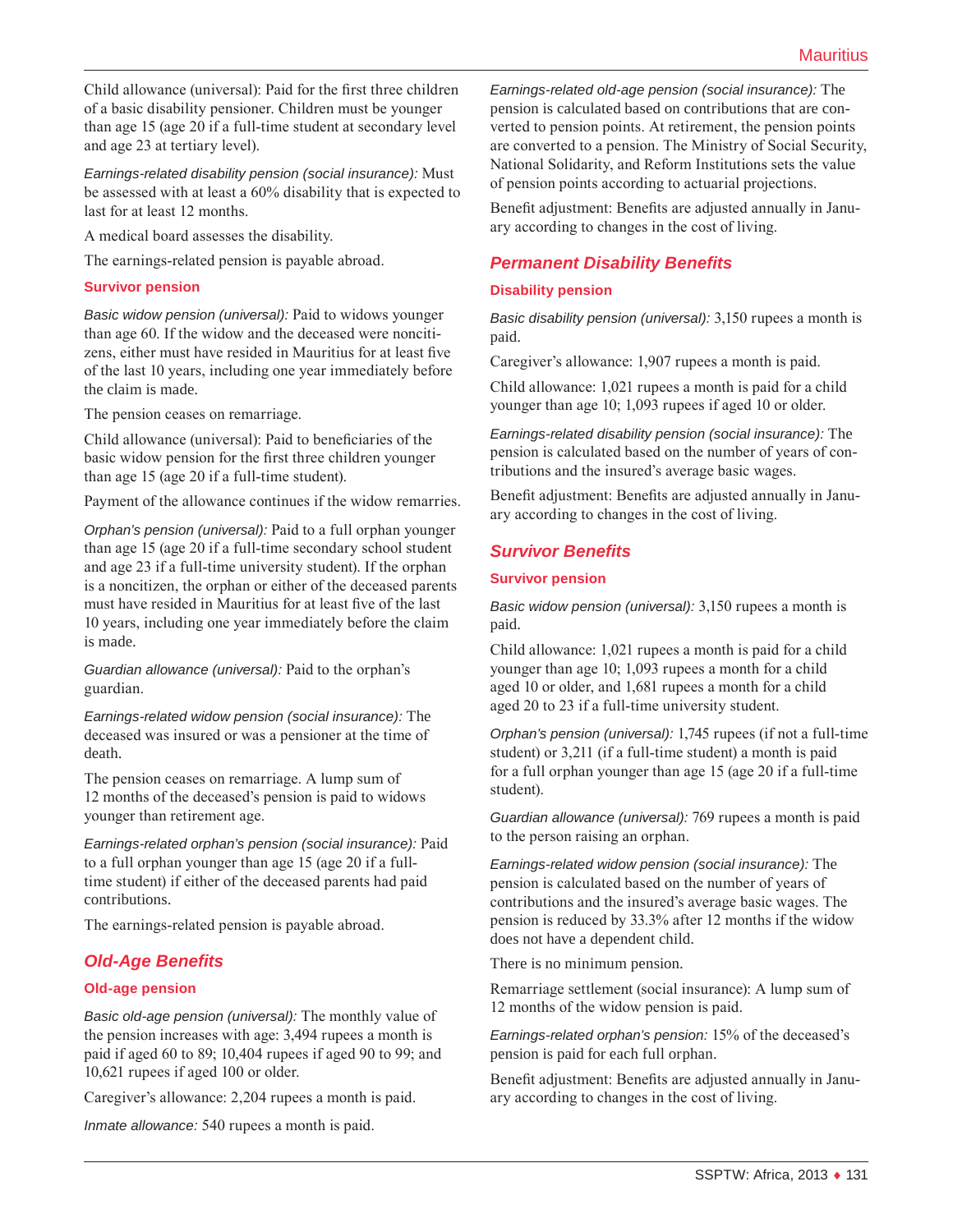# *Administrative Organization*

Ministry of Social Security, National Solidarity, and Reform Institutions [\(http://socialsecurity.gov.mu](http://socialsecurity.gov.mu)), advised by a tripartite board, provides general supervision.

Ministry of Finance ([http://mof.gov.mu\)](http://mof.gov.mu) oversees the investment of surplus assets of the National Pensions Fund.

# *Sickness and Maternity*

### *Regulatory Framework*

No statutory benefits are provided.

The 2008 Employment Rights Act requires employers to provide up to 15 days of paid sick leave each year to employees who have been in their continuous employment for at least 12 months.

The 2008 Employment Rights Act requires employers to provide 12 weeks of paid maternity leave (at least six weeks after the expected date of childbirth) and five days of paid paternity leave to employees who have been in their continuous employment for at least 12 months.

Government clinics and hospitals provide free medical services. (Some mother and child health services and financial assistance to needy persons are provided.)

# *Work Injury*

### *Regulatory Framework*

**First law:** 1931 (workmen's compensation).

**Current laws:** 1931 (workmen's compensation) and 1976 (national pensions).

**Type of program:** Social insurance system.

### *Coverage*

All employees in insured employment.

Exclusions: Self-employed persons and persons working exclusively on weekends or public holidays.

Special systems for public-sector employees and certain other occupations.

# *Source of Funds*

**Insured person:** None.

**Self-employed person:** Not applicable.

**Employer:** See source of funds under Old Age, Disability, and Survivors.

**Government:** None.

### *Qualifying Conditions*

**Work injury benefits:** There is no minimum qualifying period.

# *Temporary Disability Benefits*

100% of the insured's monthly earnings is paid for the first two weeks of incapacity if the insured has a total temporary disability; thereafter, 80% for up to 36 months from the date of the accident; may be extended if surgery is required.

Constant-attendance supplement: If the insured requires the constant attendance of others to perform daily functions, 529 rupees a month is paid.

A medical board assesses the degree of disability.

## *Permanent Disability Benefits*

**Permanent disability benefit:** 80% of monthly insurable earnings is paid for a total permanent disability.

Workers aged 52 to 60 with a total disability may receive a lump-sum payment. The lump sum is the assessed degree of disability multiplied by the insured's average annual earnings multiplied by the number of years of contributions, up to eight years.

Partial disability: 65% of the insured's monthly insurable earnings multiplied by the assessed degree of disability is paid for at least a 1% assessed degree of disability.

If the assessed degree of disability is less than 20%, a lump sum may be paid. The lump sum is the assessed degree of disability multiplied by the insured's average annual earnings multiplied by the number of years of contributions, up to eight years.

Constant-attendance supplement: 587 rupees a month is paid if the insured requires the constant attendance of others to perform daily functions

Benefit adjustment: Benefits are adjusted annually in January according to changes in the cost of living.

### *Workers' Medical Benefits*

Benefits include medical and surgical care, hospitalization, medicine, appliances, transportation, and private clinical expenses up to 4,000 rupees.

### *Survivor Benefits*

**Survivor pension:** 50% of the deceased's earnings is paid to a widow(er) who is assessed with at least a 60% permanent disability.

The widow(er) pension ceases on remarriage.

**Orphan's pension:** 7.5% of either deceased parent's average monthly insured earnings (whichever is greater) is paid for each full orphan younger than age 15 (age 20 if a fulltime student).

**Dependent's pension:** If there is no surviving spouse, 529 rupees a month is paid to a dependent person living in the insured's household.

**Funeral grant:** If there are no eligible survivors, the cost of the burial is paid.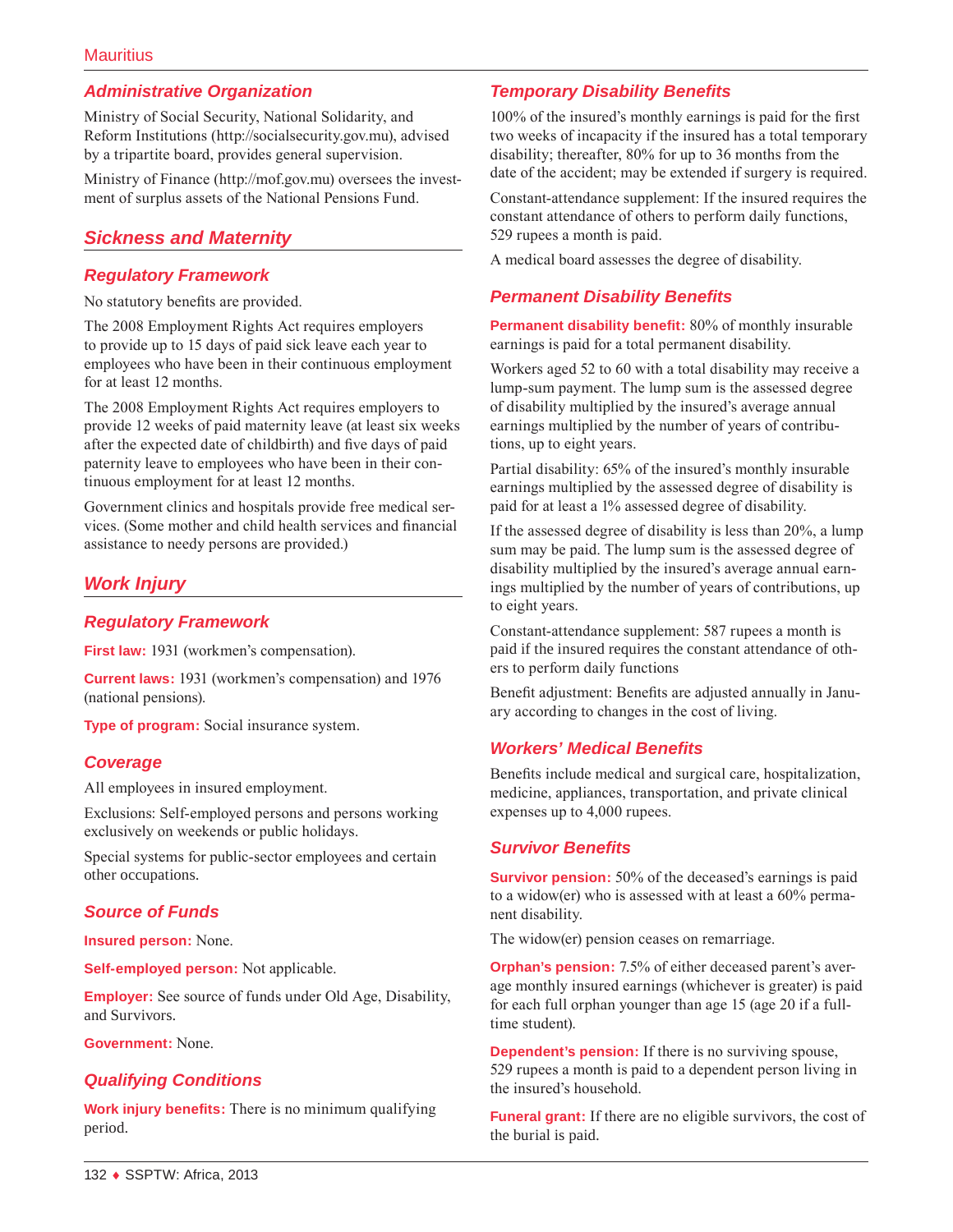Benefit adjustment: All benefits except the total temporary disability are adjusted annually according to changes in the cost of living.

# *Administrative Organization*

Ministry of Social Security, National Solidarity, and Reform Institutions [\(http://socialsecurity.gov.mu](http://socialsecurity.gov.mu)) administers the program.

# *Unemployment*

### *Regulatory Framework*

**First and current laws:** 1983 (unemployment); 1995 (national savings fund), implemented in 2001; and 2008 (employment).

**Type of program:** Social assistance and social insurance system.

### *Coverage*

**Social assistance:** Heads of households and their dependents.

**Social insurance:** Employed persons.

Exclusions: Public-sector employees and employees of parastatals; part-time workers; and migrant workers.

Voluntary coverage for self-employed persons.

### *Source of Funds*

#### **Insured person**

*Social assistance:* None.

*Social insurance:* 1% of basic wages.

#### **Self-employed person**

*Social assistance:* None.

*Social insurance:* 1% of earnings.

#### **Employer**

*Social assistance:* None.

*Social insurance:* None.

#### **Government**

*Social assistance:* The total cost.

*Social insurance:* Any deficit.

### *Qualifying Conditions*

**Unemployment benefits (social assistance):** The claimant must be willing and able to work, actively seeking employment, and registered as unemployed at the employment exchange for at least 30 days. The benefit is income tested.

#### **Transitional unemployment benefit (social insurance):**

The claimant must be laid off due to economic, technological, or structural reasons affecting the enterprise; or illegal termination of the employment agreement. The claimant must have at least six months of continuous employment with the employer at the time of dismissal and register with the Workfare Programme of the Ministry of Labour, Industrial Relations, and Employment within seven days of the dismissal.

### *Unemployment Benefits*

#### **Unemployment benefit (social assistance):** Up to 385 rupees a month is paid.

Spouse allowance (social assistance): Up to 385 rupees a month is paid for a spouse.

Child allowance (social assistance): 148 rupees a month is paid for each child younger than age 10; 177 rupees for each child aged 10 to 14; and 248 rupees for each child aged 15 to 20 who is a full-time student or disabled and dependent.

Rent allowance (social assistance): 50% of the claimant's rent is paid, up to 302 rupees.

The minimum unemployment benefit is 222 rupees.

Benefit adjustment: Benefits are adjusted annually in January according to changes in the cost of living.

### **Transitional unemployment benefit (social insurance):**

90% of the insured's basic wage is paid for the first three months; 60% for the next three months; 30% thereafter, up to 12 months.

The minimum transitional unemployment benefit is 3,000 rupees a month.

### *Administrative Organization*

Ministry of Social Security, National Solidarity, and Reform Institutions [\(http://socialsecurity.gov.mu](http://socialsecurity.gov.mu)) administers the social assistance program.

Ministry of Labour, Industrial Relations, and Employment (<http://labour.gov.mu>) and Ministry of Social Security, National Solidarity, and Reform Institutions ([http://](http://socialsecurity.gov.mu) [socialsecurity.gov.mu\)](http://socialsecurity.gov.mu) administer the social insurance program.

# *Family Allowances*

### *Regulatory Framework*

**First and current laws:** 1961 (family allowances) and 2003 (social aid).

**Type of program:** Social assistance system.

### *Coverage*

**Social aid benefits:** Needy individuals and families.